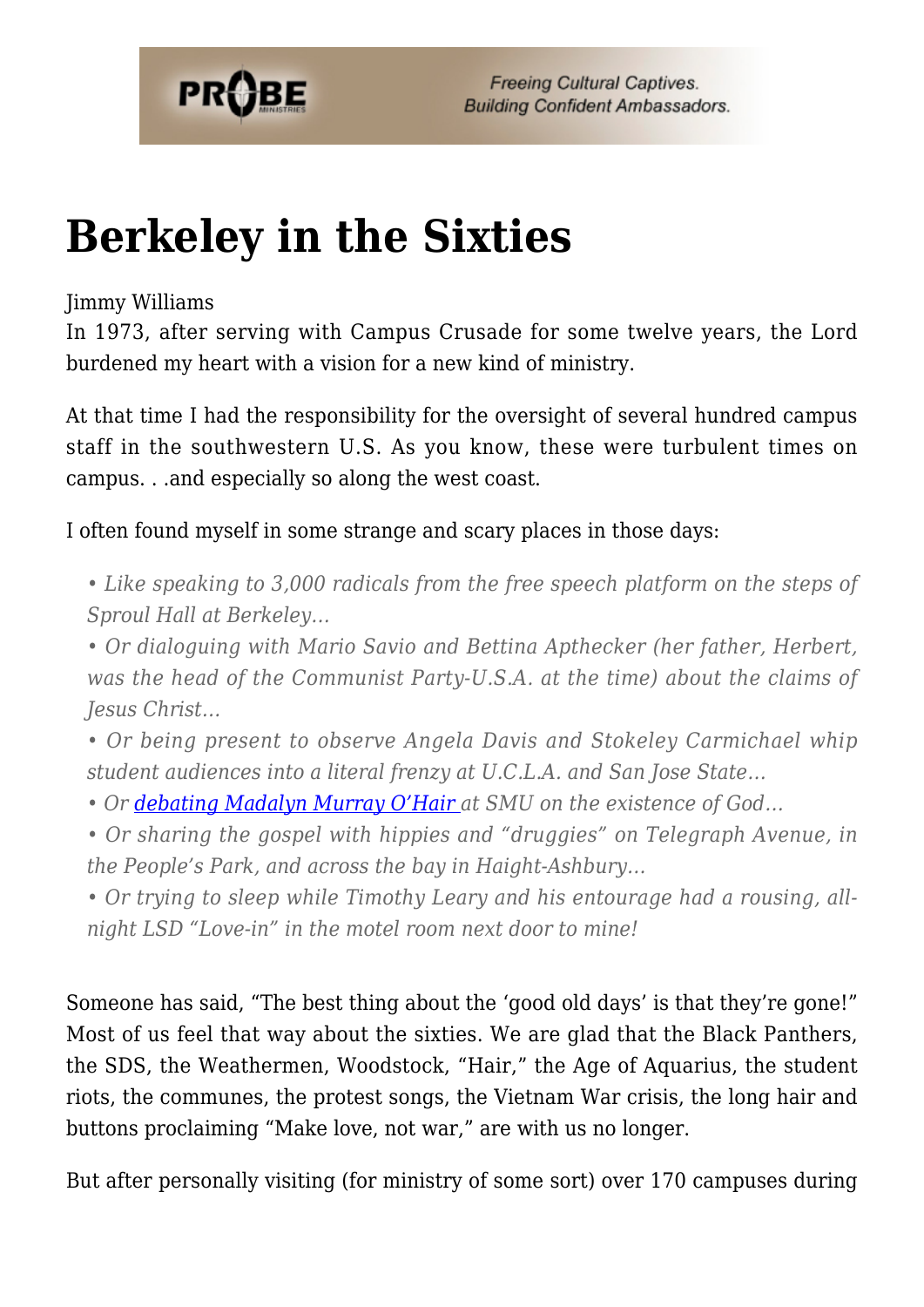

the past 30 years, I am here to tell you that we are still losing the battle on the college campus in these days. There is actually more hostility toward Christianity and traditional values in 2003 than we faced in the late sixties!

Part of the reason is that the "new morality" of the counter-culture which startled so many of us in the sixties has become the "morality of personal preference" for most in the new millenium!

And many of those bright young radicals just got a haircut, slipped back into corporate America and academia to continue their revolution in more quiet, subtle, and dangerous ways.

## **WE DID NOT RE-ABSORB THEM; THEY ABSORBED US!**

The truth is that today on many campuses, under the guise of "academic freedom," there is a doctrinal/political creed demanding such conformity that its opponents–be they faculty, university administrators, visiting lecturers, or students–are publicly ostracized, hooted down, and even attacked!

In reality, an inquisition of sorts is taking place right now across academia, and its high priests are dogmatic, unbending students and their mentors who insist upon having the curriculum and the world only as they desire it.

And they are committed to a policy of silencing, pushing aside, and even crushing any and all who would dare to oppose them.

In 1973 as I sought to minister to college students amidst the foment described above, I came to a deep conviction that the battle on the campus, rather than being nearly over, had really just begun. And that is the primary reason we first began Probe Ministries. . . to make sure the Christian viewpoint would continue